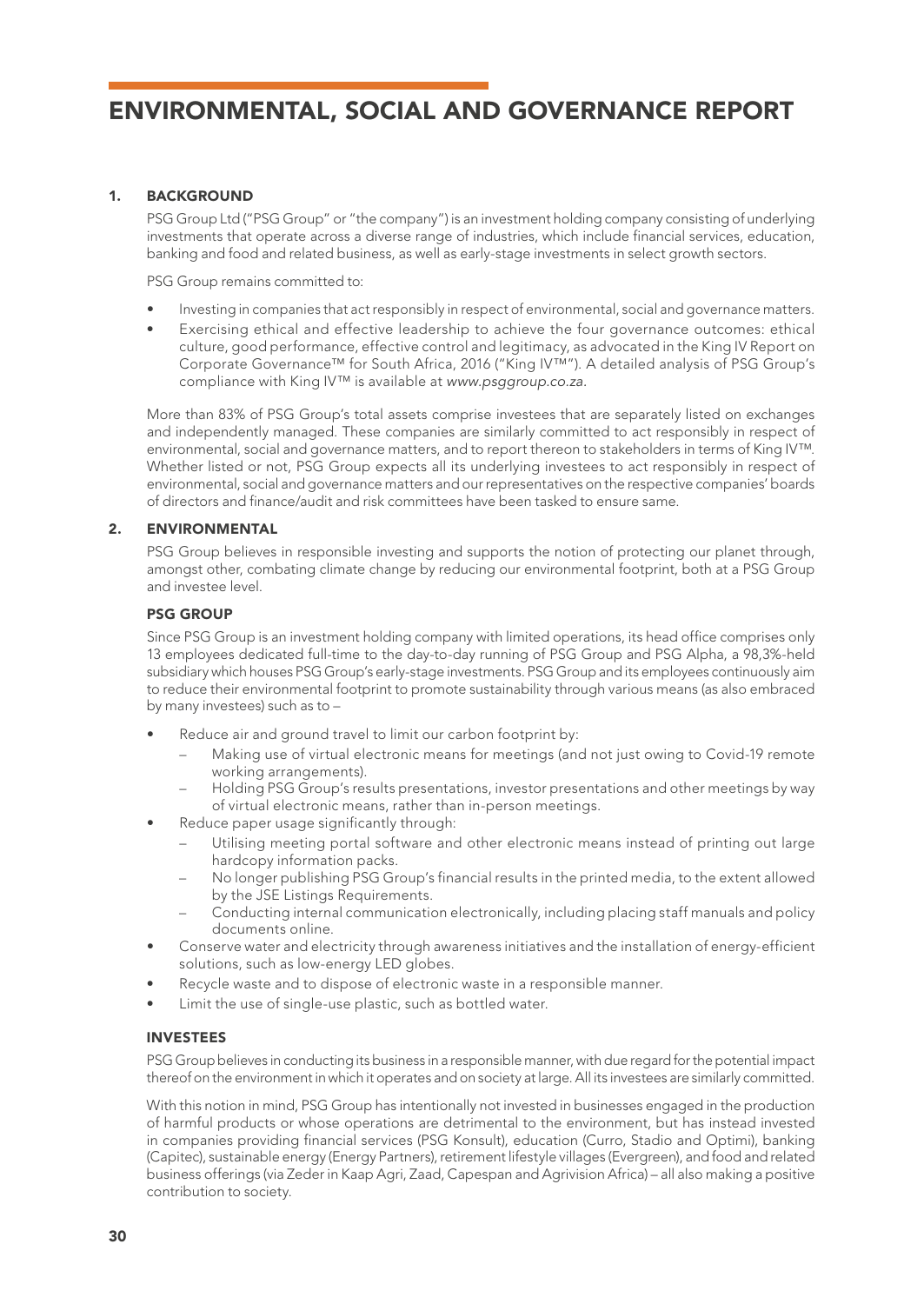#### 3. SOCIAL MATTERS

As a good corporate citizen with the best interest of our country and its people at heart, PSG Group contributes significantly to society. We thoroughly believe that an educated community will sustainably improve the long-term well-being of society. PSG Group, as an investment holding company, has therefore primarily directed its corporate social investment ("CSI") efforts at supporting education on various levels. PSG Group also subscribes to and support social upliftment through broad-based black economic empowerment ("B-BBEE"), having established, funded and invested in various B-BBEE initiatives throughout the years, through which significant value has been created for B-BBEE participants.

Below are some of the CSI initiatives undertaken by PSG Group and its investees. Although this is not a comprehensive list, it illustrates our dedication to making South Africa a better place.

# PSG GROUP

A significant theme throughout the group is our contribution to all levels of education – from early-childhood development, all the way through to higher and adult education. We firmly believe in the multiplier effect that education brings, not only to the individual, but to society at large.

#### The PSG Group/Jannie Mouton Foundation Bursary/Loan Scheme at Stellenbosch University

We started this initiative in 2007, when PSG Group and Jannie Mouton each donated 100 000 PSG Group shares, currently worth approximately R62m in the aggregate (inclusive of the unbundled Capitec shares), to provide financial support to gifted disadvantaged students to study at Stellenbosch University. To date, 101 students have received financial support through this scheme with over R6,4m granted in bursaries and loans. Their fields of study include medicine, law, actuarial science, accounting and investment management.

#### **Akkerdoppies**

PSG Group and the PSG Group BEE Education Trust has provided this pre-primary school with ongoing financial support since its establishment in 2008. Akkerdoppies is committed to early-childhood development providing essential education and skills to children from the disadvantaged communities of Stellenbosch. The school has 160 children and employs 18 people. We remain committed to a long-term relationship with this initiative and appreciate their significant positive contribution to the community.

#### PSG Group BEE Education Trust

This trust owns unencumbered PSG Group and Capitec shares worth more than R784m in total. Dividends received from these shares are used to grant bursaries to black learners.

#### Ruta Sechaba Foundation

The foundation was established in 2016 and provides academic and sport scholarships to qualifying black learners at Curro and Curro-managed schools. PSG Group was the founder of both the PSG Group BEE Education Trust and Dipeo BEE Education Trust, being the initial donors to the foundation. The foundation is now open to all corporates and individuals who wish to contribute to education in South Africa in a structured manner.

Collectively, the PSG Group BEE Education Trust and Dipeo BEE Education Trust have to date contributed more than R45m to the foundation, with more than 140 beneficiaries having completed Grade 12 with our assistance. Some of these learners are from South Africa's poorest townships – we aim to give them an opportunity to graduate with a Grade 12 certificate from a high-quality educational institution. We are proud of the academic and sporting achievements of the 2020 beneficiaries –

- 20% of our Grade 12 learners passed with an A-average, while at least 70% of our Grade 12 learners passed with no less than one subject distinction; and
- One of our learners represented the Junior Bafana Bafana (under-17) soccer team at the 2020 Cosafa Cup.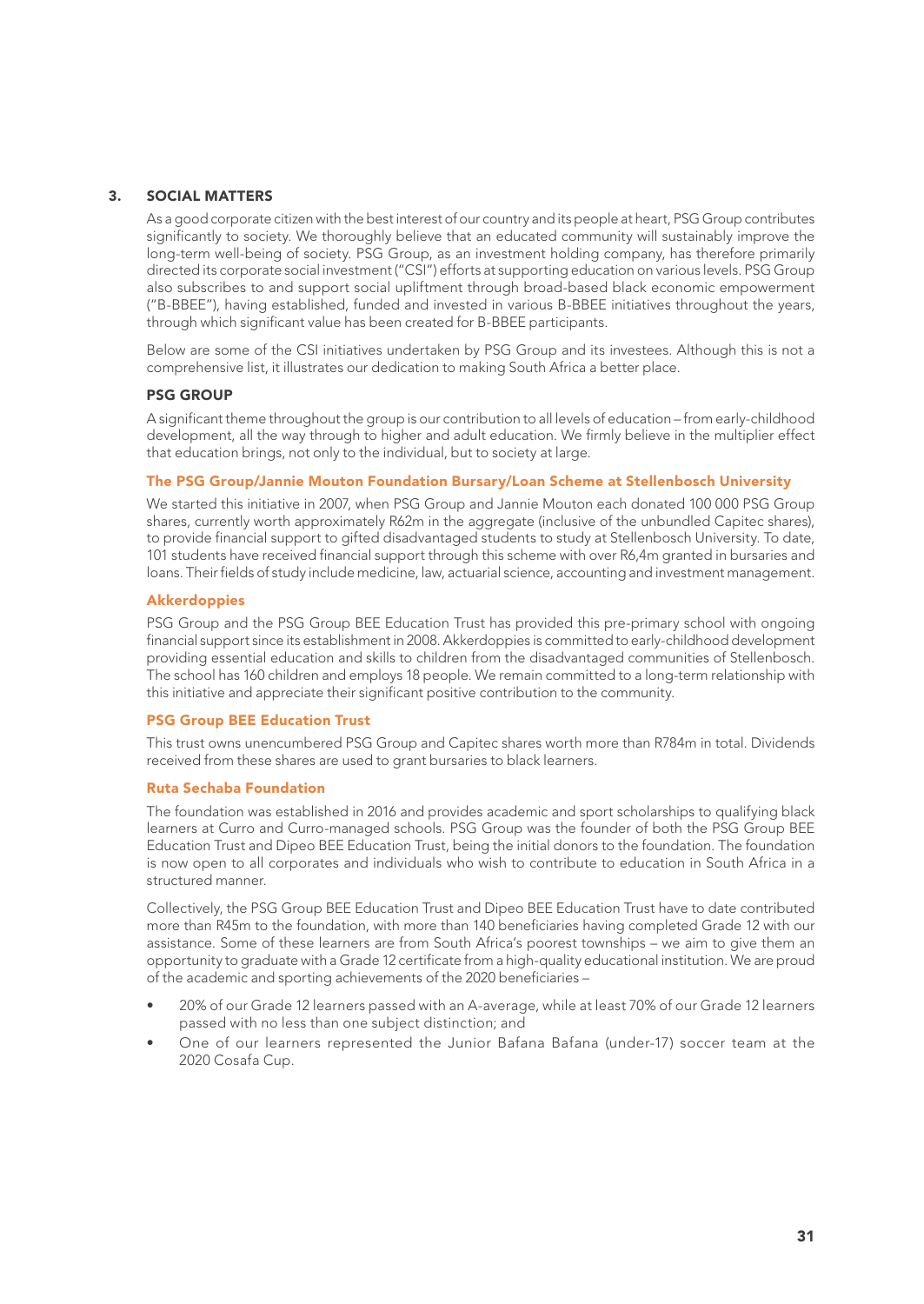*(continued)*

# Amicus Trust

The PSG Group BEE Education Trust continues to provide this initiative with financial support for its training and skill-based programmes in Stellenbosch, which include –

- Bergzicht Training, which provides frail care, childcare and hospitality training. 104 individuals completed their training during the past year, of whom approximately 75% was successfully placed in positions of employment.
- Stellemploy, which provides training in artisan skills, including plumbing, painting and carpentry. 93 individuals completed their training during the past year, of whom approximately 90% was successfully placed in positions of employment.
- Pinotage Youth Development Academy, which provides training in occupations related to the wine, fruit and related industries. 65 individuals completed their training during the past year, of whom approximately 78% was successfully placed in positions of employment.

# INVESTEES

It is evident from the aforementioned that PSG Group makes a significant *direct* contribution to society. However, as an investment holding company, with our underlying investments also having various CSI initiatives, PSG Group also makes a substantial *indirect* contribution to society. Below, in no particular order and by no means exhaustive, are some of the CSI projects undertaken by our investees:

# PSG Konsult

PSG Konsult invests in educational and social programmes that aim to further employment and economic empowerment. Below are some of their CSI projects:

- Adopt-a-School Project: a programme that supports and enhances the learning and teaching environment in disadvantaged schools, with the aim of addressing inequalities and inadequacies in rural areas. PSG Konsult has adopted four such schools with more than 2 300 learners in total. These schools are located near to the economic hubs, thereby enabling PSG Konsult employees to provide hands-on support.
- Childcare and children's homes are provided with monthly food parcels and funding.
- PSG Konsult has invested more than R27m in the ASISA Enterprise Development Fund since February 2015. This initiative invests in the sustainability of small and medium-sized enterprises ("SMEs") in South Africa. It also supports government's drive for job creation and economic growth.
- Graduate and bursary programme with 39 graduates enrolled and nine students supported through bursaries currently.

#### Curro

PSG Group has to date invested more than R3bn cash in Curro, the largest private school group in southern Africa. Curro plays an important part in educating the youth. Its business model assists government by carrying part of the significant capital burden of building new schools, while Curro's running costs to educate more than 60 000 learners save the country well over R1bn annually. Curro employs approximately 6 200 people.

#### Capespan

Capespan's initiatives are aimed at improving the quality of life of farmworkers and rural communities in the fruit production areas where the company operates. CSI initiatives are developed in partnership with local communities, local government and industry stakeholders. Initiatives integrate socio-economic, occupational health and education development activities based on the communities' needs. Below are some of their CSI initiatives:

- Misty Cliffs Farm: Capespan contributed to the construction of a day care and after-school facility comprising two classrooms, a kitchen, ablutions, portico and a fenced-in separate outdoor play area.
- Omdraai Valam Farm: Capespan extended the sports ground facilities to include a clubhouse suitable for staff meetings or training purposes, with a kitchenette for preparation of refreshments during events.
- Covid-19 relief:
	- Capespan made R0,1m available for food relief in the areas where they operate.
	- Capespan distributed more than 20 tonnes of apples to farmworker communities in the Durbanville area, as well as to informal settlement community feeding schemes in the Cape Town metropole impacted by the Covid-19 lockdown measures.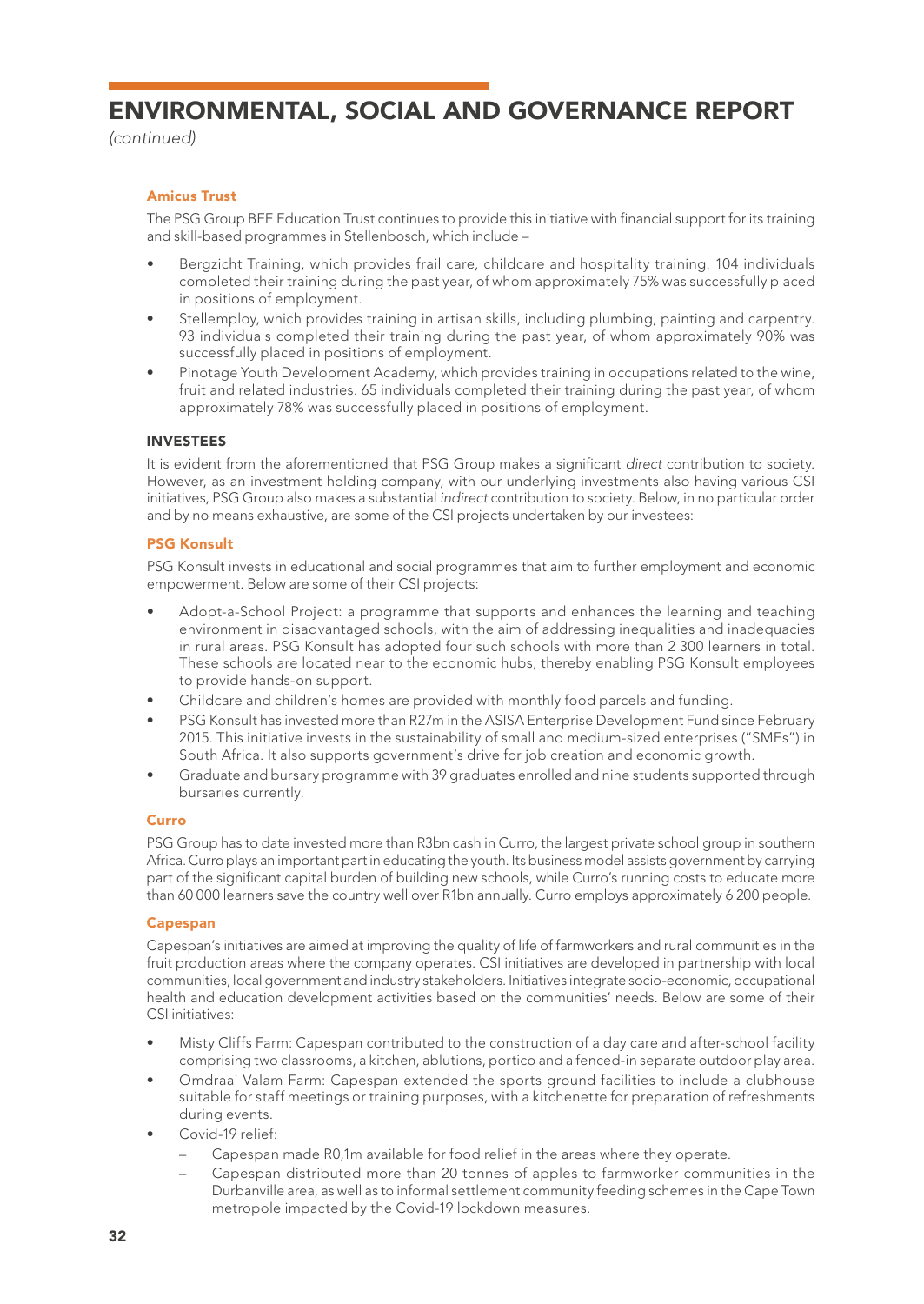# Kaap Agri

Kaap Agri's CSI projects focus on training and skills development in the agriculture sector. Below are some of their CSI initiatives:

- Kaap Agri Academy: has empowered emerging farmers and farmworkers through offering a learnership programme in mixed farming at NQF level 2. The academy also trains farmworkers in a range of regulatory short courses. Kaap Agri's investment in the academy during the past year was approximately R1m.
- Young Stars Programme: provides, in partnership with the TechnoGirl Trust (an initiative by the Department of Women, Children and People with Disabilities, and supported by the United Nations International Children's Emergency Fund ("UNICEF")), job shadowing opportunities, career guidance and mentorship to learners.
- Kaap Agri Bursary Programme: aims to use education to break the cycle of poverty for both learners and their families, with 43 secondary school learners and three university students having benefited from this programme during the past year. The investment in secondary and tertiary education amounted to R1,4m during the past year.
- Covid-19 relief:
	- In partnership with the Gift of the Givers foundation, 69 water storage tanks to the value of R0,2m were donated to assist the country during the Covid-19 pandemic. These tanks have a storage capacity of 138 000 litres and were distributed to informal settlements throughout areas such as Garies, Calvinia, Sutherland and Graaff-Reinet, as well as to Tygerberg Hospital in Cape Town.
	- Four of Kaap Agri's Agrimark stores partnered with the Goedgedacht Trust, a farm-based community support organisation in Malmesbury, to create a self-quarantine facility for people infected with the coronavirus. The centre has been able to accommodate up to 34 patients at a time.
	- Kaap Agri, in partnership with other agri businesses and industry organisations, assisted needy communities in the Swartland region. More than 52 tonnes of bread flour were donated to families in dire need and to relief and support organisations to assist those impacted by the Covid-19 pandemic.

#### Zaad

Zaad's CSI projects focus on the development of emerging agriculture, including the distribution of vegetable garden kits to under-privileged schools, sponsorship of seeds for the planting of maize in the Ncora region of the Eastern Cape, as well as the establishment of 29 micro agri-distribution depots in previously disadvantaged areas.

#### TLG

TLG's CSI projects focus on social and economic development through making donations to various initiatives described below:

- Bright Star Life Skills Training Project: is coordinated by Badisa Tygerberg and aimed to provide life skills training to foster children.
- TLG contributed approximately R1,3m to learnership initiative programmes, employees' training and development as well as bursaries towards tertiary education for children of employees of the TLG group.
- People Opposing Poverty in Society: distributed food parcels to impoverished communities of Gaeberha.
- Genesis Nutrition: distributed high-energy protein meals to the less fortunate children of Dalweide Primary School.
- Reach for a Dream Foundation: has for the past 30 years been fulfilling the dreams of children of all races, colour and creed who are faced with life threatening illnesses.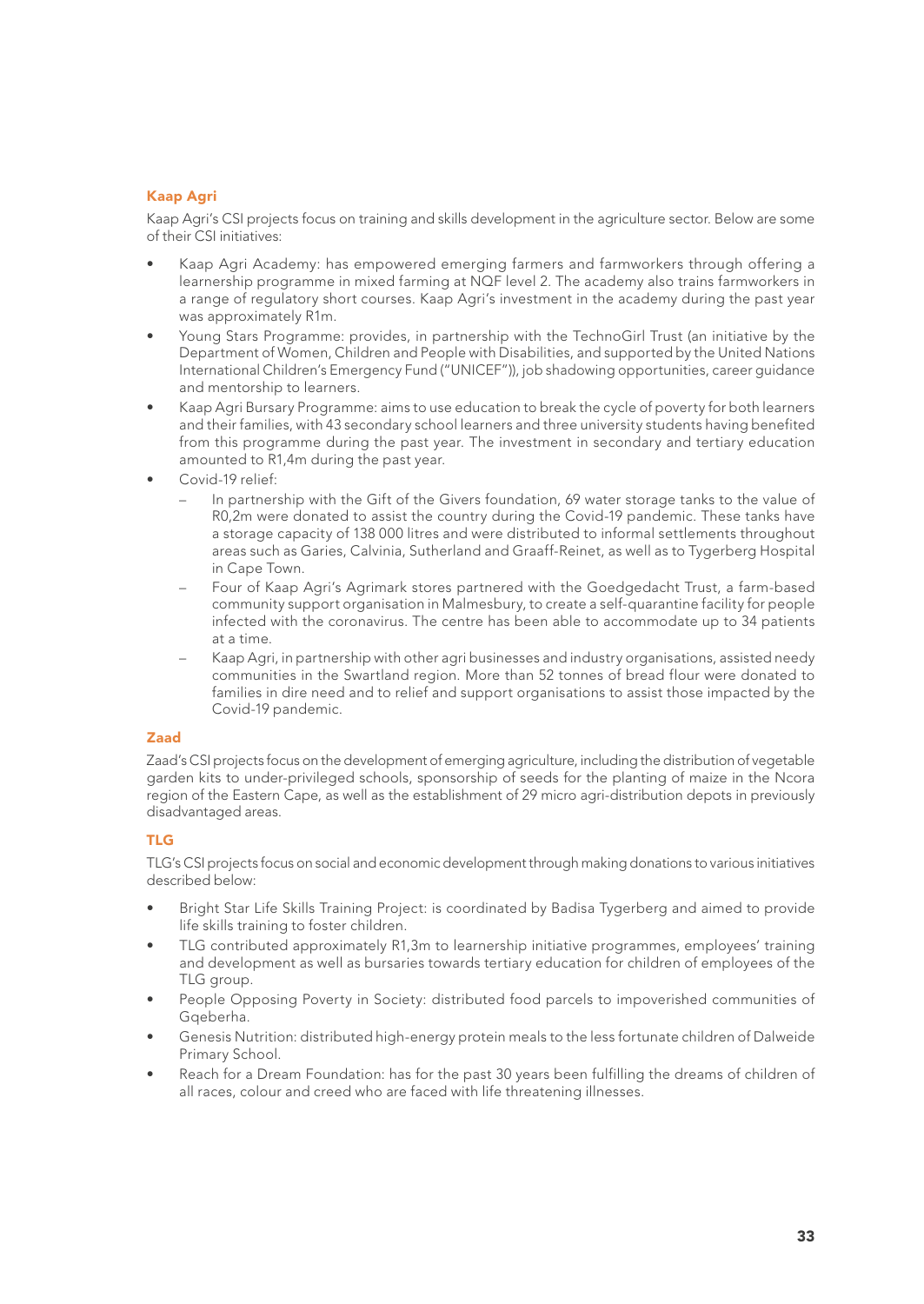*(continued)*

# Optimi

Optimi provides accessible learning solutions to learners in any environment using a unique "GuidED Learning" model and ecosystem, empowering learners to realise their full potential. It focuses on education innovation that ultimately ensures quality and affordable learning at scale. Optimi currently serves approximately 1 500 schools, more than 25 000 home education and after-school learners (through more than 2 000 tutors), as well as more than 100 000 adult learners (directly or through approximately 500 corporate and government institutions).

The Optimi group has conducted several CSI initiatives in education over the past year, including:

- A project to offer 30 weekend tutoring sessions of two hours each for mathematics, physical science and accounting to Grade 10 girls at Bona Lesedi Secondary School in Mamelodi, through its B-BBEE investment partner Utolo Education Investments.
- Training offered to approximately 50 teachers at Bona Lesedi Secondary School.
- Donation of books to disadvantaged learners in Mpindweni in the Eastern Cape.
- Provision of free CAMI education licenses to various schools in the Phokeng area.
- Provision of free resources (content, software and online lessons) during the Covid-19 lockdown.
- Adoption of Bathabile Primary School in Olievenhoutbosch for Mandela Day, providing them with free books and resources, teacher training, and school infrastructure improvements.
- Matric for Madiba through Afrika Tikkun, sponsoring several adult learners to achieve Matric.

With our investment in Optimi, we look to further contribute to education in South Africa, while also creating business opportunities for entrepreneurs and educators who can embrace their passion for education while building a profitable business.

# Energy Partners

Energy Partners continues to support the Pearl Project community development initiative in the Helderberg area. The initiative focuses on early-childhood development and has established three crèches that serve the local community. Energy Partners has supported the Pearl Project through donating renewable energy solar panels and battery back-up systems that allow for cost savings and a continuous supply of power. Energy Partners has also provided much needed financial support towards the construction of the Pearl Project early childhood development centre in Macassar.

Energy Partners further provides funding to Develop Dental, a registered non-profit organisation determined to eradicate oral diseases and reduce the prevalence of dental decay, the most common chronic disease world-wide, by increasing oral health awareness among children, youth and their families. Their focus is on empowering children and youth in under-resourced communities to make healthier choices concentrating on nutrition, health education and personal development.

Energy Partners' employees volunteer their time to support both these initiatives.

# ProVest

The plight of the communities where ProVest operates increased during the Covid-19 crisis. ProVest stepped up its CSI initiatives in response thereto:

- Contributed food parcels to the Royal Bafokeng Platinum Food Bank to support indigent families.
- Donated food parcels to employees in the Eastern Limb, Limpopo to ease the burden due to a lack of income.
- Donated hand sanitizer stands to six community clinics and five traditional offices in Ga-Sekhukhune, Limpopo.
- Developed Pix-Animated videos to educate learners about Covid-19 safety protocols at school and at home. These videos were donated to schools in the Rustenburg and Steelpoort areas, and were personalised in terms of the school corporate colours and logos to make it more relatable to learners.
- Donated a self-heating industrial washing machine to the Ngwaabe Clinic to assist the frontline healthcare workers with their laundry at the facility.
- Sponsored branded clothing to Sekhukhune SAPS Women Network and Men for Change to ensure that participants are visible as they raise awareness on the spiralling incidents of gender-based violence.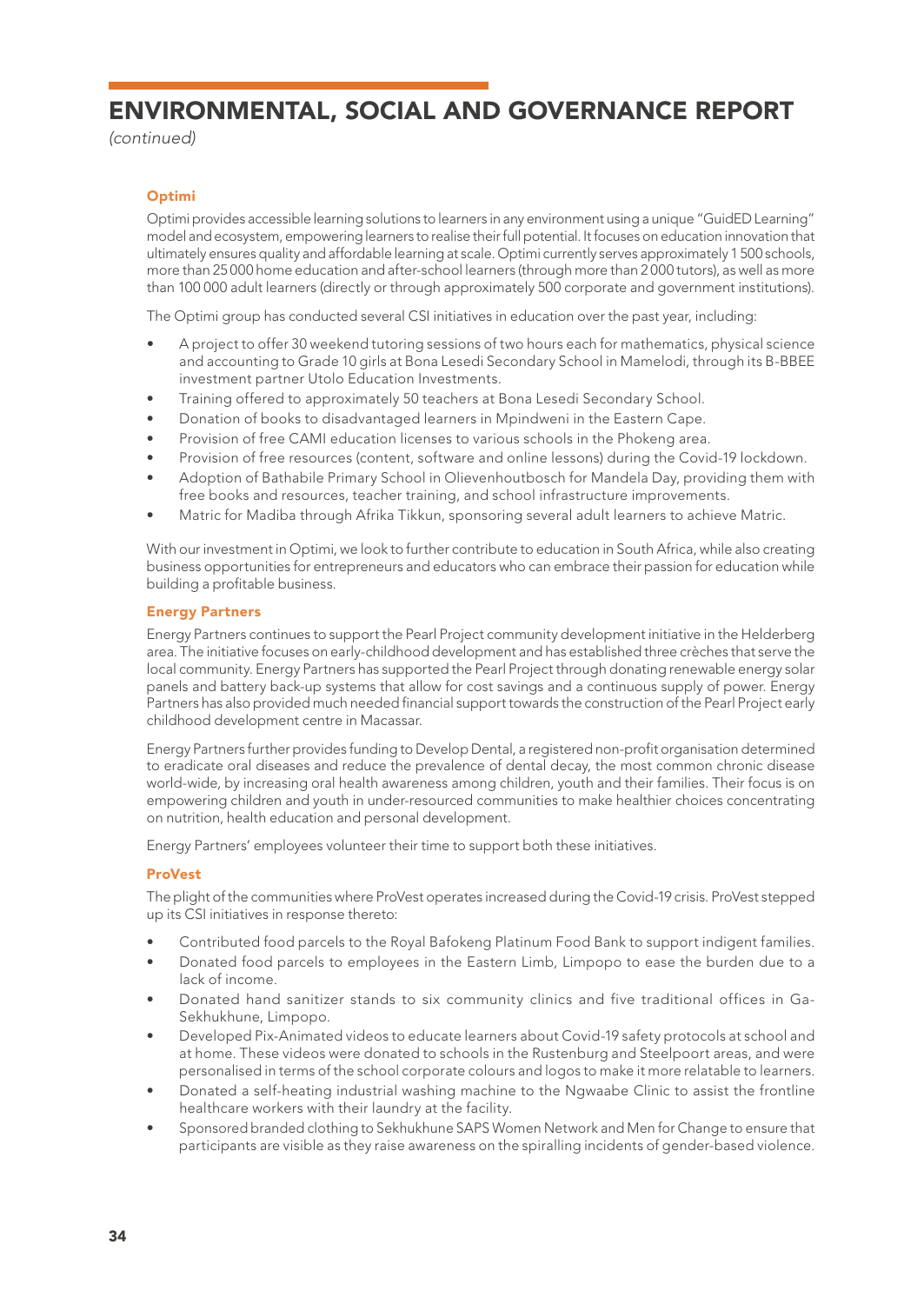#### Evergreen

Evergreen's focus has been and will continue to be the safety of its residents given the additional challenges stemming from the Covid-19 pandemic. Evergreen's residents and staff are always exceptionally willing to assist in any community improvement initiatives and have focused on:

- The knitting of jerseys and beanies for the Jabulani Day Care Centre. Wool donated by Evergreen to the residents of the village knitting group resulted in 125 jerseys with matching beanies being handed over to these children.
- Our Santa Shoe Box initiative resulted in 75 gift boxes filled with toiletries and Christmas treats and decorated by residents, being donated to under-privileged children.
- On Shoe the World Day, residents and staff donated old shoes to various institutions ranging from children's homes to retirement homes.

# CA&S

The CA&S group operates in various geographical areas throughout southern Africa and its CSI initiatives are mainly focused on education, children and the elderly in the communities in which they operate. Below are some of the CSI projects that CA&S supports:

#### *Botswana*

- The Gamodubu Trust Fund manages an orphanage accommodating 60 disadvantaged children in Gamodubu Village. CA&S held a Covid-19 protocol-controlled Christmas party for the children and donated food, clothes, school shoes and some special toys to ensure the children have a memorable day.
- CA&S contributed cash, food items and sanitiser to the Botswana Covid-19 Disaster Fund to assist government's lockdown initiatives and the people of Botswana.

#### *Namibia*

- Fast-moving consumer goods were donated to the following worthy causes:
	- AZAR, an initiative aimed at supplying and distributing basic resources such as food, toiletries, basic medicine and warm blankets to those in need.
	- Ladies in Action, an organisation aimed at promoting empowerment through education, cultural exchange, relief and self-help projects.
	- Praise & Worship, an initiative reaching out to those in need within the rural areas of Namibia.
	- Tanidare Empowerment Centre, which reaches out to the elderly and HIV/AIDS positive people in Katutura, Windhoek, and also runs a soup kitchen feeding about 65 people twice a week.

#### *South Africa*

• The Potato Foundation aims to improve the lives of children by providing educational opportunities and facilitating feeding schemes. They have a pay-it-forward philosophy in that all beneficiaries of funds or donations must in turn give back to their community. They do this by volunteering at the Potato Foundation Soup Days and various other projects and initiatives.

#### *Eswatini*

- Through the #MakingADifference Campaign, CA&S in partnership with Premier Eswatini, distributed over 470 food hampers and 1 000 masks to those in need.
- The Luke Commission provides free, compassionate, comprehensive healthcare to the most isolated and underserved populations of Eswatini.

# Stadio

The Stadio group services more than 30 000 students across a diverse range of more than 90 accredited programmes, ranging from undergraduate (higher certificates, diplomas and degrees) to postgraduate programmes (honours, masters and doctorates).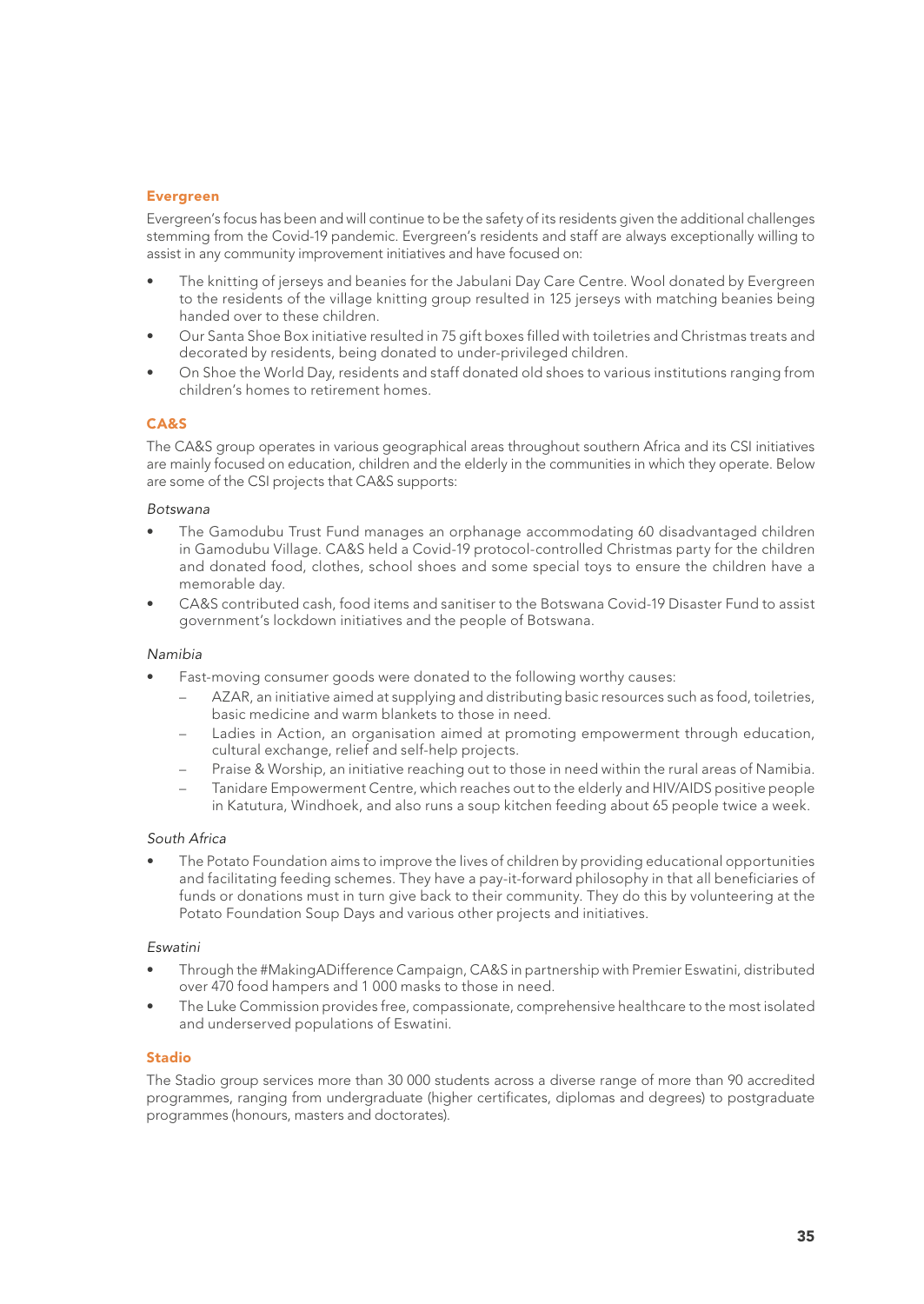*(continued)*

Overall, the Stadio group spent R24m on bursaries, scholarships and discounts to students, and further engaged with students during Covid-19 to enter into various payment extensions, where necessary. Various other initiatives across the Stadio group, to name a few, include:

- Engagement with the Home of Hope for Girls through Milpark Education's Social Responsibility and Environmental Management module which is an integrated part of the curriculum and provides students with the opportunity to closely work with a charity organisation.
- AFDA's collaboration on plays, running workshops and broadcasting 'English in Action' through interactive radio to classrooms in underprivileged rural and peri-urban schools.
- Support of A-CARE-DEMICS initiative, being an outreach platform to schools and charities. It included knitting scarves, beanies, boot cuffs and gloves, as well as items for new-born babies at Tygerberg Hospital, and providing sanitary towels and sweets to Tygerberg Hospital Children's Trust and Alpha Primary School in Morning Star.
- Various support initiatives for staff through Milpark's longstanding staff enrichment programme in the School of Financial Planning and Insurance.
- Donations to various mental handicap associations, old age homes, orphanages, youth programmes and community development programmes.

# 4. LEADERSHIP, ETHICS AND CORPORATE CITIZENSHIP

*4.1 The PSG Group board of directors ("Board")*

The Board comprises 10 directors of whom three serve in an executive capacity. Five of the remaining seven non-executive directors are independent. Details of PSG Group's directors are provided on pages 4 and 5 of this annual report. The Board is satisfied with its diversity from an age, gender, race and culture perspective, and that its composition contains the appropriate mix of knowledge, skills, experience and independence.

The Board operates in terms of a board-approved charter, the provisions of which have been complied with during the year under review.

There is a clear division of responsibilities at board level to ensure a balance of power and authority, such that no one individual has unfettered powers of decision-making. The Board is satisfied that its current composition ensures such a balance of power and authority.

- *4.2 Key roles and responsibilities of the Board*
	- The Board's key roles and responsibilities include, inter alia, the following:
	- Promoting the interests of all stakeholders;
	- Formulation and approval of strategy;
	- Exercising effective control; and
	- Ultimate accountability and responsibility for the performance and affairs of PSG Group.

The Board is the ultimate custodian of shareholder funds, with a responsibility to invest it wisely to deliver on PSG Group's stated objective of long-term value creation for shareholders.

*4.3 Chairman and lead independent director*

Mr ZL Combi fulfils the role of independent non-executive chairman and Mr PE Burton serves as lead independent director.

*4.4 Chief executive officer ("CEO")*

Mr PJ Mouton continues to serve as CEO and has been employed within the broader group for the past 17 years. His employment agreement is customary for positions of this nature, and his resignation notice period is three calendar months.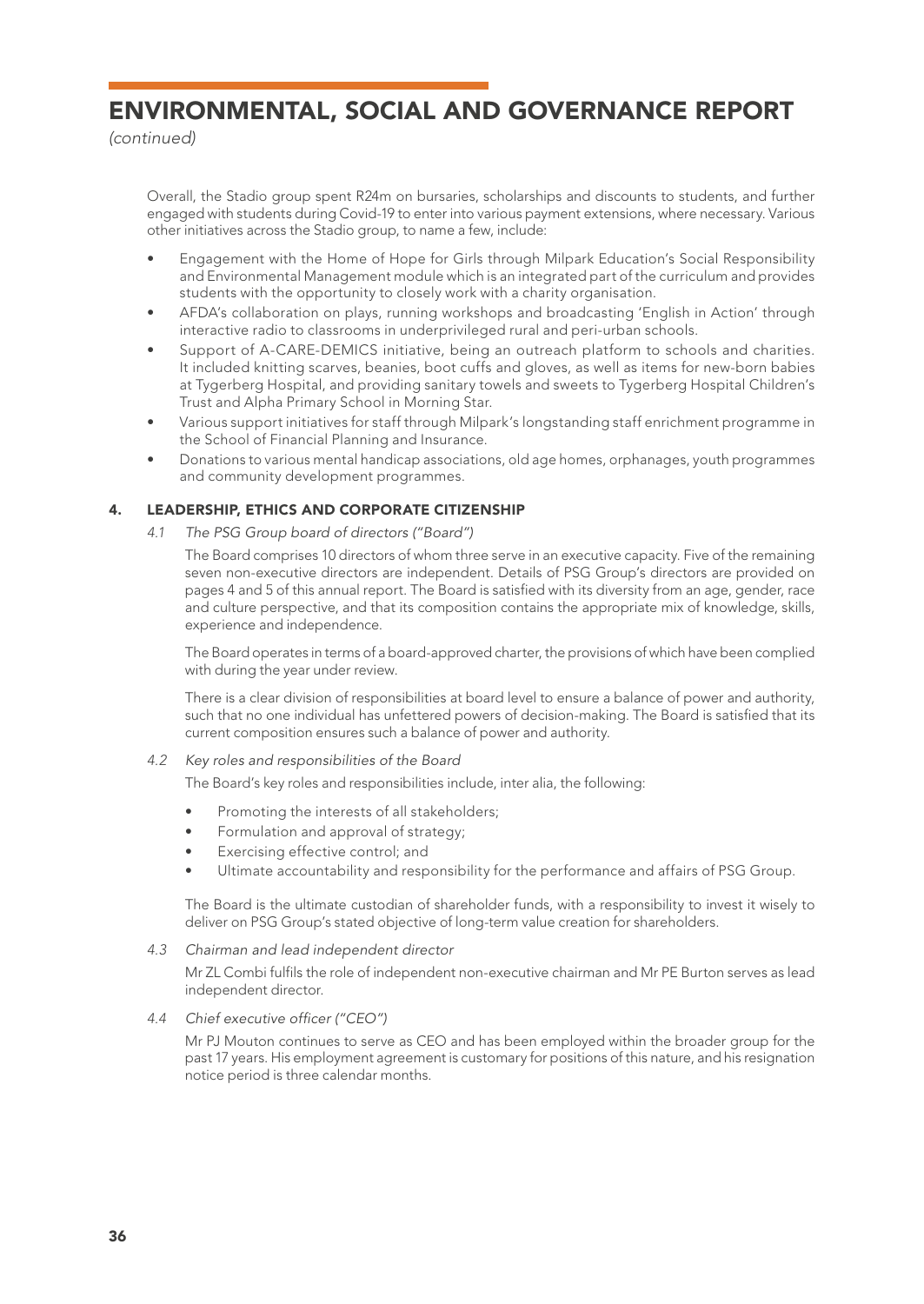The Board continuously considers succession planning for the CEO role, as well as for other key executives, and is satisfied that sufficient plans are in place. The company is in a fortunate position to retain the services of Messrs WL Greeff (chief financial officer ("CFO")) and JA Holtzhausen (PSG Capital CEO) as executive directors alongside Mr PJ Mouton. They have a wealth of experience and have respectively served within the broader group for the past 19 and 23 years. Similarly, Messrs Greeff and Holtzhausen are supported by a dynamic team of long-serving and capable employees within their respective roles.

Mr PJ Mouton serves as representative on the boards of all PSG Group's core investees, including PSG Konsult, Curro and Zeder. He has no professional commitments other than his role as PSG Group CEO.

#### *4.5 Board meetings and attendance*

The Board met four times during the past year to consider standard matters. However, it met a further three times to deal with matters pertaining specifically to the Capitec unbundling. The attendance at the four meetings to consider standard matters is detailed in the table below:

| <b>Director</b>     | 22 Apr<br>2020 | 16 Jul<br>2020 | 6 Aug<br>2020* | 11 Aug<br>2020* | 17 Aug<br>2020* | <b>14 Oct</b><br>2020 | 23 Feb<br>2021 |
|---------------------|----------------|----------------|----------------|-----------------|-----------------|-----------------------|----------------|
| PE Burton           |                | $\checkmark$   | ✓              |                 |                 |                       |                |
| ZL Combi (chairman) |                |                | ✓              |                 |                 |                       |                |
| <b>F.J Gouws</b>    |                | ✓              | $\overline{A}$ |                 | $\overline{A}$  |                       |                |
| <b>WL</b> Greeff    |                | ✓              | ✓              | $\checkmark$    | $\checkmark$    |                       |                |
| AM Hlobo            |                | ✓              | ✓              | $\checkmark$    |                 |                       |                |
| JA Holtzhausen      |                | ✓              | ✓              | ✓               | ✓               |                       |                |
| <b>B</b> Mathews    |                | $\checkmark$   | ✓              | $\checkmark$    | $\checkmark$    |                       |                |
| JJ Mouton           |                | $\checkmark$   | ✓              |                 |                 |                       |                |
| PJ Mouton           |                | $\checkmark$   | ✓              |                 |                 |                       |                |
| CA Otto             |                |                |                |                 |                 |                       |                |

\* *Special board meeting pertaining to the Capitec unbundling*

P *Present*

*A Apology – however, the director provided the Board with his comments on the matters at hand prior to the meetings*

#### *4.6 Board performance and independence evaluations*

Both the effectiveness and ethical leadership of the Board are continuously considered and any areas of concern are addressed as and when they arise. The Board is assessed annually by the PSG Group Nomination Committee dealing with individual directors, including the chairman, the Board as a whole, as well as its various subcommittees. The Board is satisfied that it functions effectively.

The independence of non-executive directors and factors that could potentially impair it are evaluated on an ongoing basis. The Board is satisfied with the independence of all the non-executive directors classified as being independent, including Messrs ZL Combi, PE Burton and CA Otto, who have served on the Board for more than nine years. These individuals have a thorough understanding and valuable knowledge of PSG Group's business and associated risks, and always act in the best interest of all stakeholders.

#### *4.7 Broader diversity policy adopted by the Board*

PSG Group believes that diversity at board level helps the company to achieve its business goals by providing the Board with an improved understanding of the diversity of South Africa and its people, including the environment in which the group operates. A truly diverse board will include and make good use of differences in age, gender, race, culture, skills, field of knowledge, industry experience and other distinctions.

The PSG Group Nomination Committee will consider and agree on measurable targets for achieving broader diversity at board level, to the extent deemed necessary. In identifying suitable candidates for appointment to the Board, the nomination committee will consider individuals on merit measured against objective criteria and with due regard for the potential benefits of, inter alia, race and gender diversity.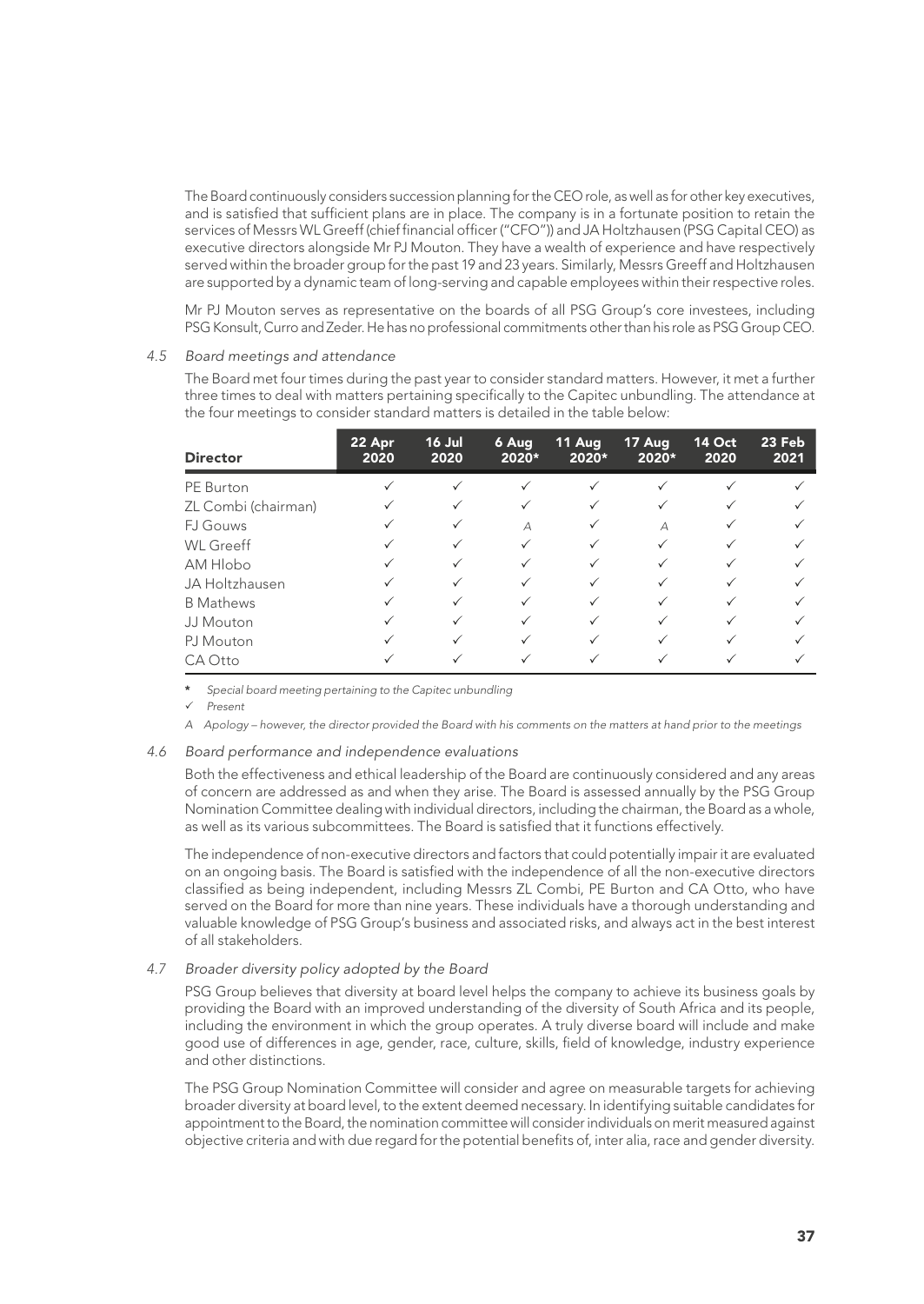*(continued)*

PSG Group's level of compliance against its voluntary targets is as set out in the table below:

| <b>Percentage of directors</b> | Actual | Target  |
|--------------------------------|--------|---------|
| Black people                   | 40%    | $>30\%$ |
| Female                         | 20%    | $>10\%$ |

The Board continues to make a concerted effort to transform from, inter alia, a race and gender perspective:



*4.8 Board subcommittees*

The Board has appointed the following committees to assist it in the performance of its duties:

- Executive committee:
- Remuneration committee;
- Nomination committee:
- Audit and risk committee; and
- Social and ethics committee.
- *4.8.1 Executive committee ("Exco")*

The Exco is chaired by Mr PJ Mouton (CEO) and further comprises Messrs WL Greeff (CFO) and JA Holtzhausen (executive director). Mr A Rossouw (as representative of PSG Corporate Services (Pty) Ltd ("PSGCS"), being the appointed company secretary to PSG Group) attends the Exco meetings as a permanent invitee, while non-executive directors are always welcome to attend.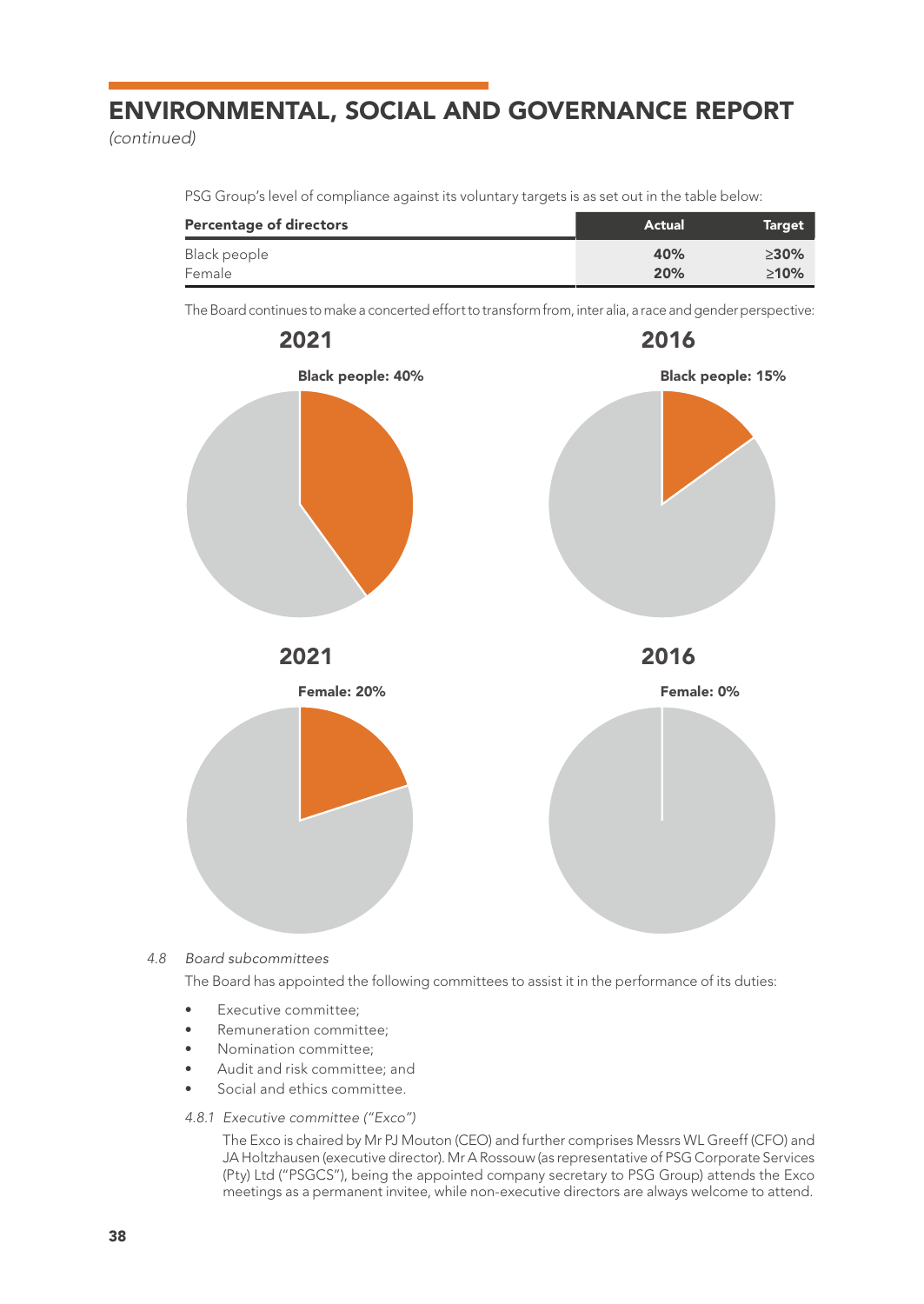The Exco meets every month, or more frequently if required, and:

- Is responsible for determining and implementing strategy, as approved by the Board;
- Acts as the PSG Group investment committee:
- Oversees the management of PSG Alpha;
- Acts as PSG Group treasurer it monitors and manages the capital requirements, gearing and liquidity of PSG Group, and it allocates and invests its resources;
- Monitors the group's performance and provides strategic input and direction to the underlying companies;
- Facilitates good corporate governance throughout the group; and
- Assumes overall responsibility for the growth and performance of PSG Group.

The Board is satisfied that the authority associated with the day-to-day running of PSG Group is adequately delegated to the executive directors and their teams to ensure the effective management of PSG Group.

#### *4.8.2 Remuneration committee*

The remuneration committee's composition, duties, responsibilities and focus areas are comprehensively addressed in the Remuneration Report on page 44 of this annual report. Messrs PJ Mouton and WL Greeff are invitees to the remuneration committee meetings. However, they do not form part of the remuneration committee's formal decision-making process and merely attend to answer any potential questions.

The remuneration committee is satisfied that it operated in accordance with its Board-approved charter. Its focus areas for the ensuing year will include the ongoing evaluation and refinement of PSG Group's remuneration practices to help achieve the company's stated business objectives – always with due regard to ensure remuneration remains fair and responsible to both the employee and PSG Group shareholders.

#### *4.8.3 Nomination committee*

The nomination committee comprises three independent non-executive directors, namely Messrs CA Otto (chairman), ZL Combi and PE Burton. The nomination committee meets as and when required and is, among other functions, responsible for assisting the Board with the appointment of new directors by making appropriate recommendations, with due regard for, inter alia, race and gender diversity. The nomination committee is satisfied that it operated in terms of its board-approved charter during the past year.

#### *4.8.4 Audit and risk committee*

The audit and risk committee comprises four independent non-executive directors, namely Mr PE Burton (chairman), Ms AM Hlobo, Ms B Mathews and Mr CA Otto, who have served as members of the audit and risk committee for 14, two, four and nine years, respectively. The committee met three times during the past financial year on 21 April 2020, 13 October 2020 and 21 January 2021, as well as after financial year-end on 16 April 2021, with all members being present. The meeting on 21 January 2021 was specifically convened to consider the appointment of Deloitte as replacement external auditor to PricewaterhouseCoopers in terms of Mandatory Audit Firm Rotation, whose appointment is subject to PSG Group shareholder approval at the upcoming annual general meeting on 9 July 2021.

Messrs PJ Mouton, WL Greeff, select PSG Group finance employees and the external auditor are permanent invitees to the audit and risk committee meetings. However, they do not form part of the audit and risk committee's formal decision-making process.

The audit and risk committee is satisfied that it operated in terms of its board-approved charter during the past year. A report by the audit and risk committee containing details of how the committee discharged its duties and responsibilities in the past year is on page 72 of this annual report.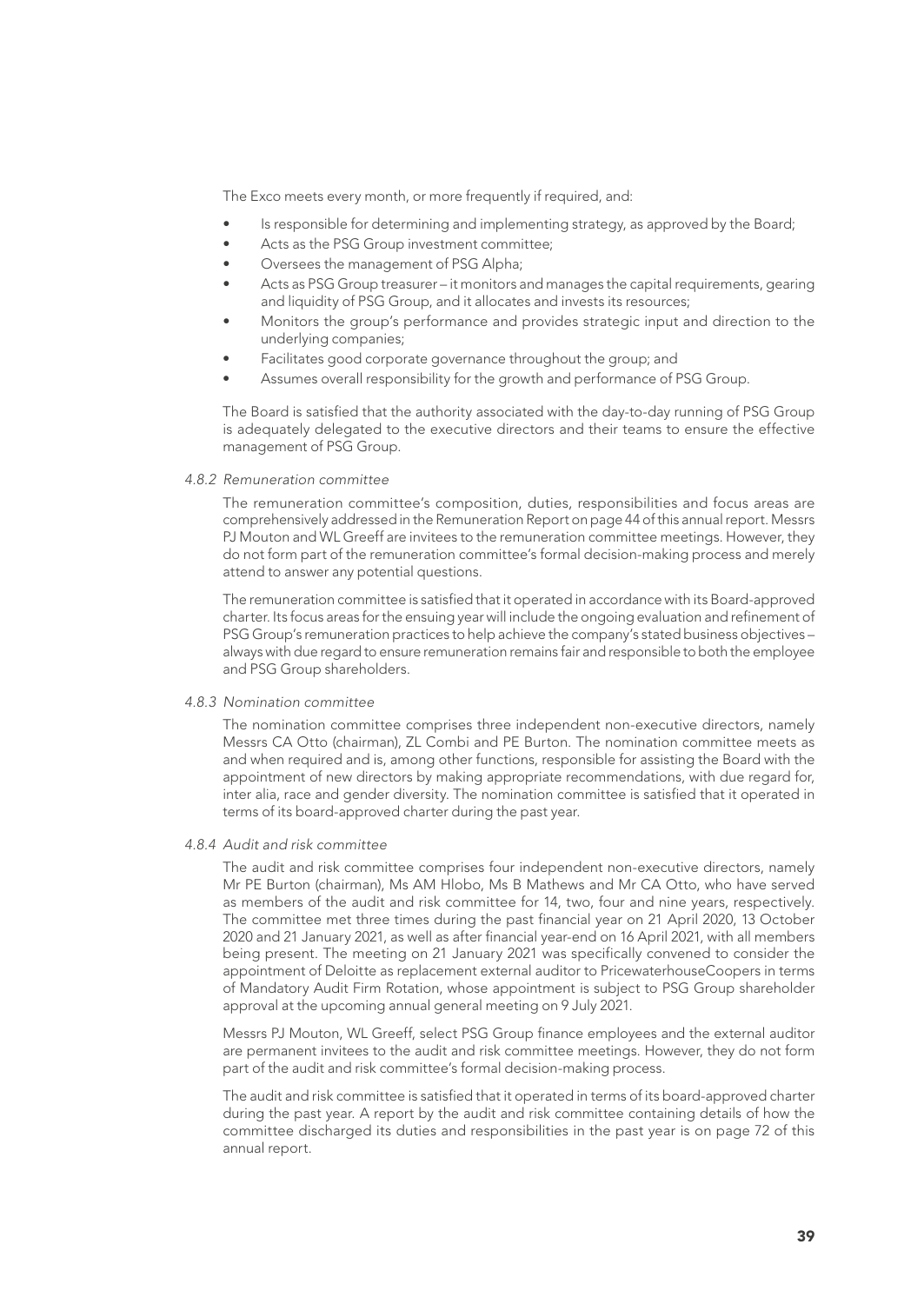*(continued)*

Apart from its normal duties and responsibilities, the audit and risk committee's areas of focus for the ensuing financial year will include engagement with the new external auditor, Deloitte, should their appointment be approved by PSG Group shareholders at the upcoming annual general meeting.

*4.8.5 Social and ethics committee*

The social and ethics committee comprises two independent non-executive directors and the CEO, being Messrs PE Burton (chairman), ZL Combi and PJ Mouton. The committee met once during the past year on 13 July 2020, with all members being present.

The social and ethics committee is responsible for monitoring the company's activities, with due regard for any relevant legislation, legal requirements and prevailing codes of best practice relating to matters, which include:

- Social and economic development;
- Good corporate citizenship;
- The environment, health and public safety;
- Client relationships; and
- Labour and employment.

The social and ethics committee is satisfied that it operated in terms of its board-approved charter during the past year. The committee is furthermore satisfied with the social and ethical aspects pertaining to PSG Group, as detailed above.

The social and ethics committee has fulfilled its mandate as prescribed by the Companies Regulations to the Companies Act, and there were no instances of material non-compliance to disclose.

#### *4.9 Appointments to the Board*

Executive directors are appointed by the Board with the assistance of the nomination committee for periods as the Board deems fit, and on such further terms as are set out in their letters of appointment.

Where appropriate, the CEOs and other executive directors of PSG Group's investees have entered into service contracts with those investees.

Newly-appointed board members are formally inducted through a programme comprising, inter alia, the reading of company-related material and one-on-one information sessions. All board members have an open invitation to attend further training courses as and when required.

PSG Group's memorandum of incorporation requires a minimum of one third of the non-executive directors of the company, including non-executive directors having served for three consecutive years without rotating, to retire by rotation and to offer themselves for re-election by shareholders at the annual general meeting of the company. In addition, the appointment by the Board of any new director should be confirmed by shareholders at the first annual general meeting following such appointment. Hence, in accordance with the company's memorandum of incorporation, Messrs FJ Gouws and CA Otto, as well as Ms AM Hlobo, who retire by rotation and offer themselves for re-election, will be available for re-election by shareholders at PSG Group's annual general meeting to be held on 9 July 2021.

#### *4.10 Company secretary*

PSGCS is the appointed company secretary to PSG Group. It acts as conduit between the Board and the company. The company secretary is responsible for Board administration, as well as for liaising with the Companies and Intellectual Property Commission and the JSE. Board members also have access to legal and other expertise when required in such capacity and at the cost of the company through the company secretary. The Board is satisfied with the availability of legal and other expertise on offer.

The company secretary maintains a professional relationship with Board members, giving direction on matters such as good corporate governance, if required. The Board, via the audit and risk committee, has reviewed, through discussion and assessment, the qualifications, experience and competence of the individuals employed by the company secretary, and concluded that it had performed all formalities and its duties timeously and in an appropriate manner. The Board is satisfied that an arm's-length relationship exists with the company secretary.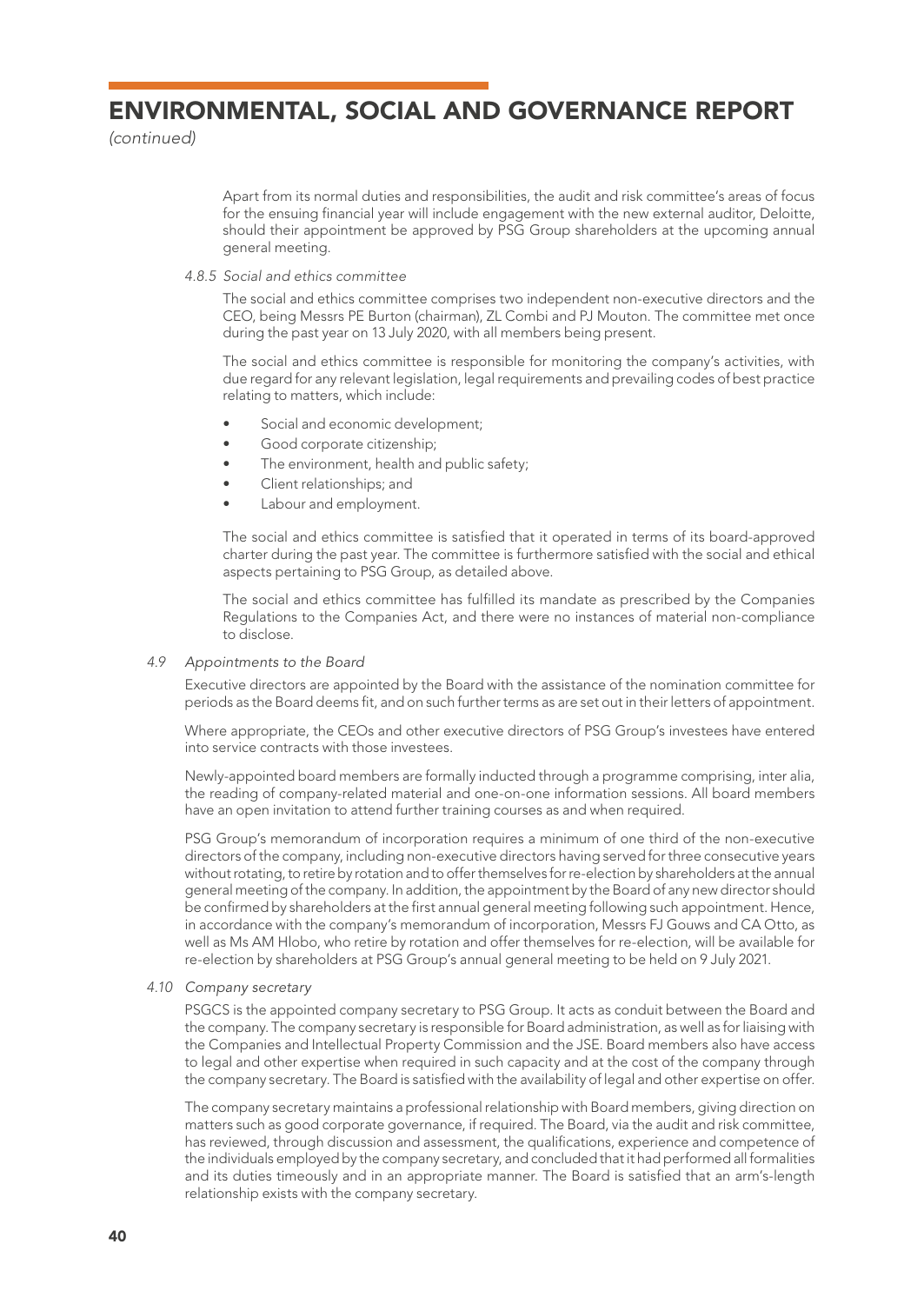The certificate that the company secretary, herein represented by Mr A Rossouw, is required to issue in terms of section 88(2)(e) of the Companies Act of South Africa, is included on page 73 of this annual report.

*4.11 Transformation*

PSG Group is committed to creating and maintaining an environment that provides equal opportunities for all its employees, with a view to promote transformation. The company recognises that there are disparities in employment, occupation, income and opportunities within the labour market, with black people, women and people with disabilities historically being disadvantaged.

The 13 employees at head office responsible for the day-to-day management of PSG Group, its wholly-owned subsidiaries and PSG Alpha, are employed by PSGCS, a wholly-owned subsidiary. To promote transformation at head office level, PSGCS has previously established a transformation committee consisting of Messrs ZL Combi (chairman), PE Burton and WL Greeff, all being directors of PSG Group, with the majority being independent non-executives. The transformation committee met once during the past year on 13 January 2021 and all members were present. At such meeting, the committee again approved an employment equity plan for PSGCS to improve equity in the workplace containing, inter alia, five-year employment equity targets.

PSGCS continues to make a concerted effort to transform from both a race and gender perspective:

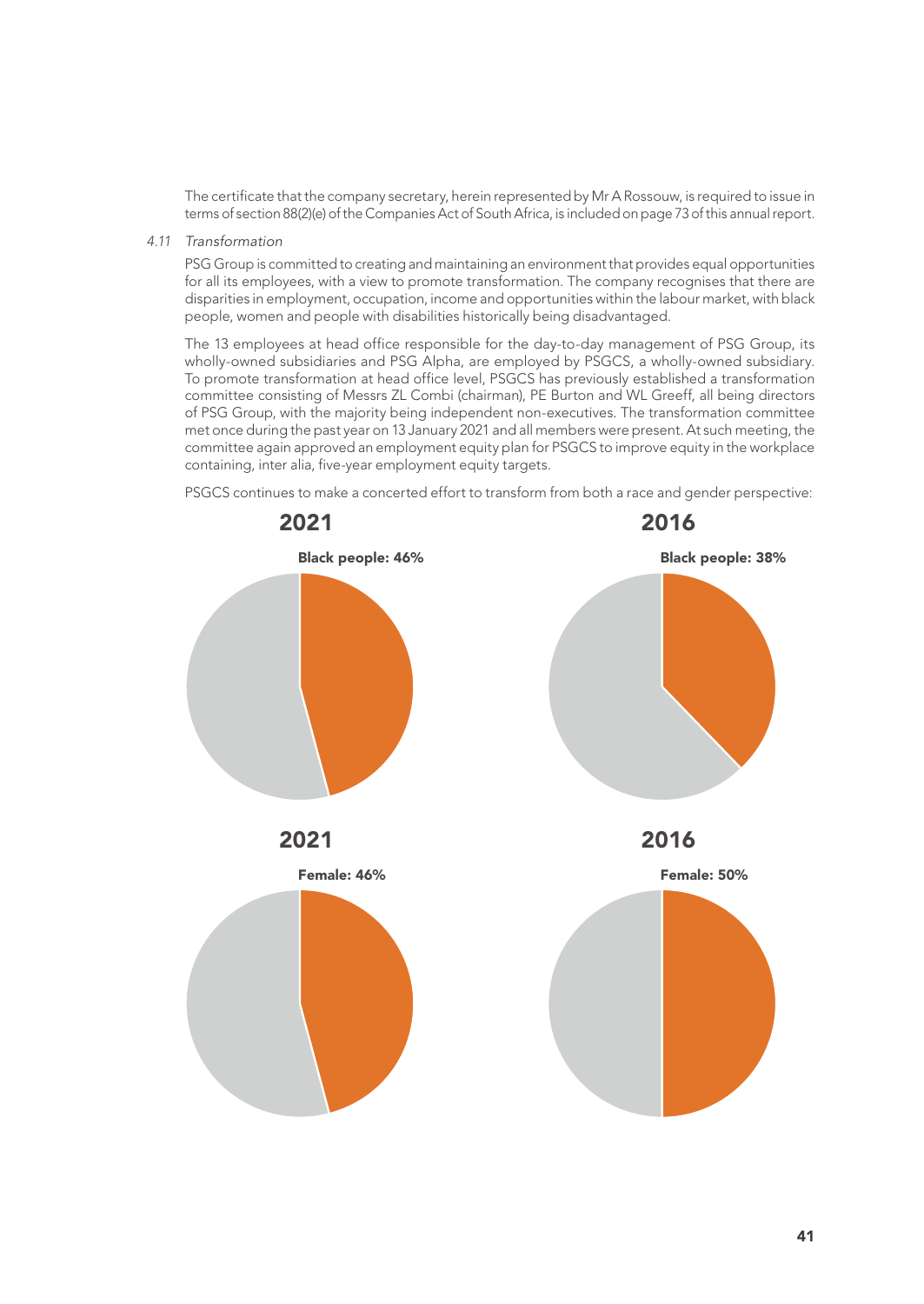*(continued)*

# *4.12 Other policies*

Apart from policies mentioned elsewhere in this report, such as the broader diversity policy, PSG Group previously adopted and continues to apply, inter alia, the following policies:

- Anti-money laundering policy;
- Dealing in securities policy;
- Price sensitive information policy; and
- Whistleblowing policy.

Such policies are available for information purposes from the company secretary.

*4.13 Compliance with the Companies Act of South Africa and memorandum of incorporation*

The PSG Group directors have confirmed that, to the best of their knowledge, PSG Group i) complied with the provisions of the Companies Act of South Africa, and ii) operated in accordance with its memorandum of incorporation, during the year under review.

# *4.14 Material risks*

A description of all immediately identifiable material risks which are specific to PSG Group, its industry and/or its issued ordinary shares are available at *www.psggroup.co.za.*

# 5. STRATEGY, PERFORMANCE AND REPORTING TO STAKEHOLDERS

PSG Group has set out its strategy, as well as feedback on its performance there against, in the *Letter to Shareholders* on page 6 of this annual report.

PSG Group fully subscribes to the notion of honesty and transparency, which includes timely, clear, succinct and accurate reporting to all stakeholders. Such reporting includes the publication of PSG Group's bi-annual financial results and any other information considered appropriate and for the benefit of all stakeholders, be it voluntarily or as required by the JSE Listings Requirements.

# 6. GOVERNANCE MATTERS

*6.1 Risk management and internal control*

The Board acknowledges that it is accountable for PSG Group's process of risk management and systems of internal control. Each of PSG Group's investees similarly has its own board of directors responsible for the risk management and systems of internal control of that company and its business.

Certain of the group's investees, such as PSG Konsult, operate in highly regulated environments and accordingly risk management in those entities is performed by dedicated risk and compliance teams, as well as internal audit functions where appropriate.

The following risk management measures have been implemented at PSG Group and its investees:

- Detailed risk assessments, containing the identified risk(s) together with control(s) implemented to mitigate such risk(s), to the extent possible; and
- Risk control logs, containing details of the occurrence of risk events, together with management's response thereto and, where appropriate, the additional control(s) implemented to help prevent such events from re-occurring and/or reduce the impact thereof.

On the recommendation of the audit and risk committee, the Board has decided not to establish an internal audit function at PSG Group level given the nature and extent of its day-to-day activities as an investment holding company, its strong internal control environment and its limited staff complement comprising 13 employees. In addition, PSG Group's major investees have, where necessary, either established or outsourced their own internal audit functions.

The Board, on recommendation from the audit and risk committee, concluded that the systems of internal control and the risk management process at PSG Group level were effective for the financial year under review. The Board is satisfied that there were no material breakdown in controls at either PSG Group or its investees during the past year.